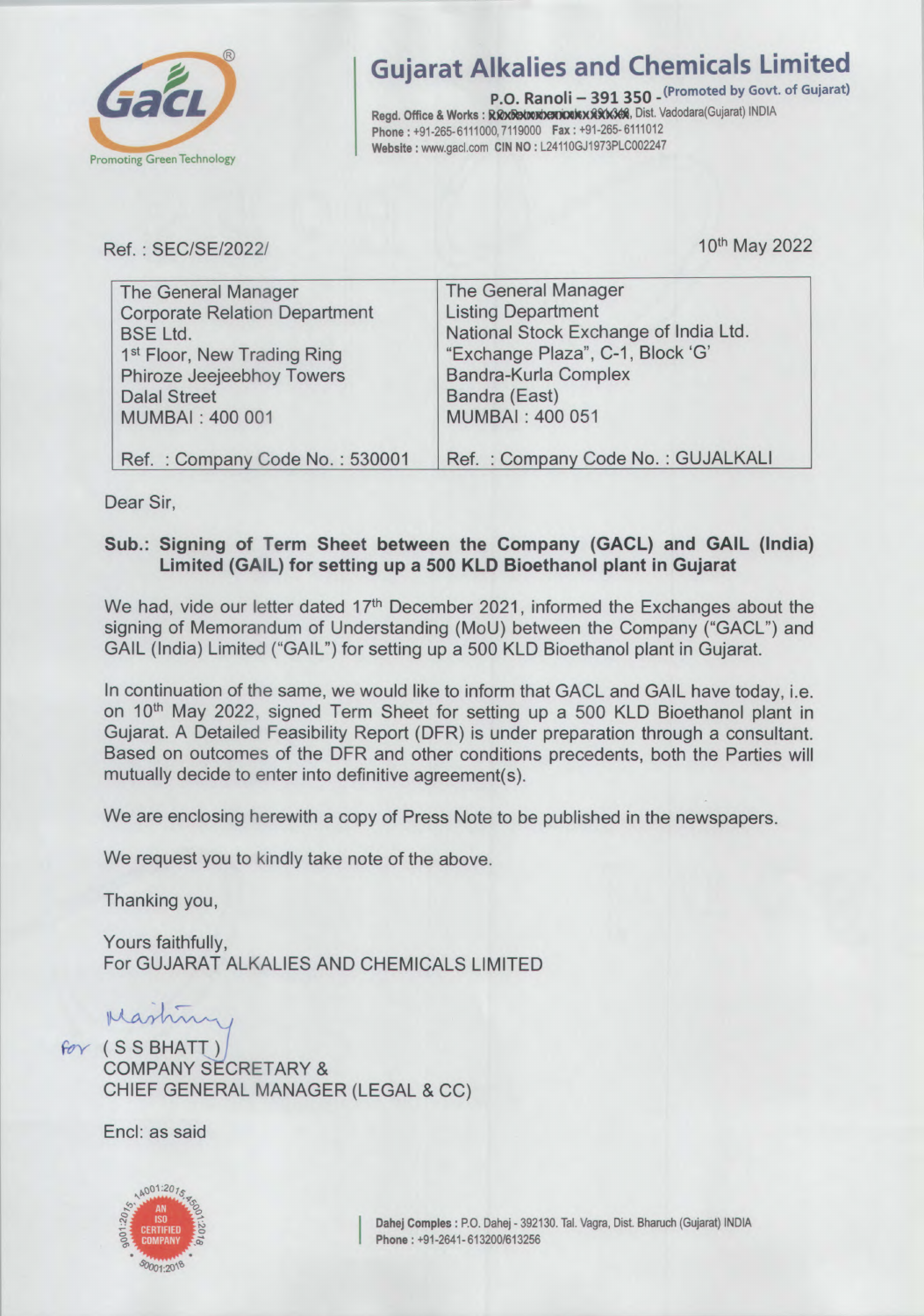## GACL and GAIL signed Term Sheet for setting up a 500 KLD Bioethanol plant in Gujarat

Gujarat Alkalies and Chemicals Limited (GACL) and GAIL (India) Limited (GAIL) have joined hands to set-up a Bioethanol plant of 500 KLD capacity. A Term Sheet for setting up a Bioethanol plant in Gujarat was signed by Shri Harshad R Patel, lAS, Managing Director of GACL and Shri R K Singhal, ED (BD & E&P) of GAIL, in the presence of Shri M V Iyer, Director(Business Development) of GAIL, at New Delhi, on 10th May 2022.

This step is taken in response to the Hon'ble Prime Minister of India's call for 'Atmanirbhar Bharat'. The Hon'ble Prime Minister has launched a Roadmap for 20% Ethanol Blending in Petrol by 2025, with a view to reduce import of crude oil and save valuable foreign exchange

This plant will be using corn/broken rice as feedstock with eco-friendly technology with a likely production capacity of 500 KLD Bioethanol, which will be used for blending in petrol. As by-products from this plant, 135 KTPA Protein-rich Animal feed and 16.50 KTPA of Corn Oil while using corn as feedstock are also expected to be produced.

Dahod, Panchmahal, Aravalli, Mahisagar and Sabarkantha are major corn-producing districts in Gujarat and hence, the project is likely to come up in this part of Gujarat. Corn is also produced in nearby states of Gujarat viz. Maharashtra, Madhya Pradesh and Rajasthan. A Detailed Feasibility Study through a third party is in progress for the project.

The estimated project cost is to the tune of Rs.1,000 crores and it is expected to generate annual revenue of approximately Rs.1500 crores.

An estimated savings of USD 70 million per year in Foreign Exchange outgo is expected through this project. Beyond the savings, this project will also generate direct and indirect employment for around 700 persons. Long term supply contract for corn would encourage corn farming with sustainable, multi-fold income for farmers through increased productivity and assured market. Steps will also be taken to improve the productivity of corn in the State with the help of the Maize Research Centre in Godhra and other institute(s).

### About GACL:

Gujarat Alkalies and Chemicals Limited (GACL) was established in the year 1973 in Vadodara, Gujarat to manufacture Caustic Soda and allied products. Promoted by the Government of Gujarat, by harping on cutting edge technology, groundbreaking research and development and through strategic diversification, GACL has emerged as one of the largest manufacturers of caustic soda with around 12% share in